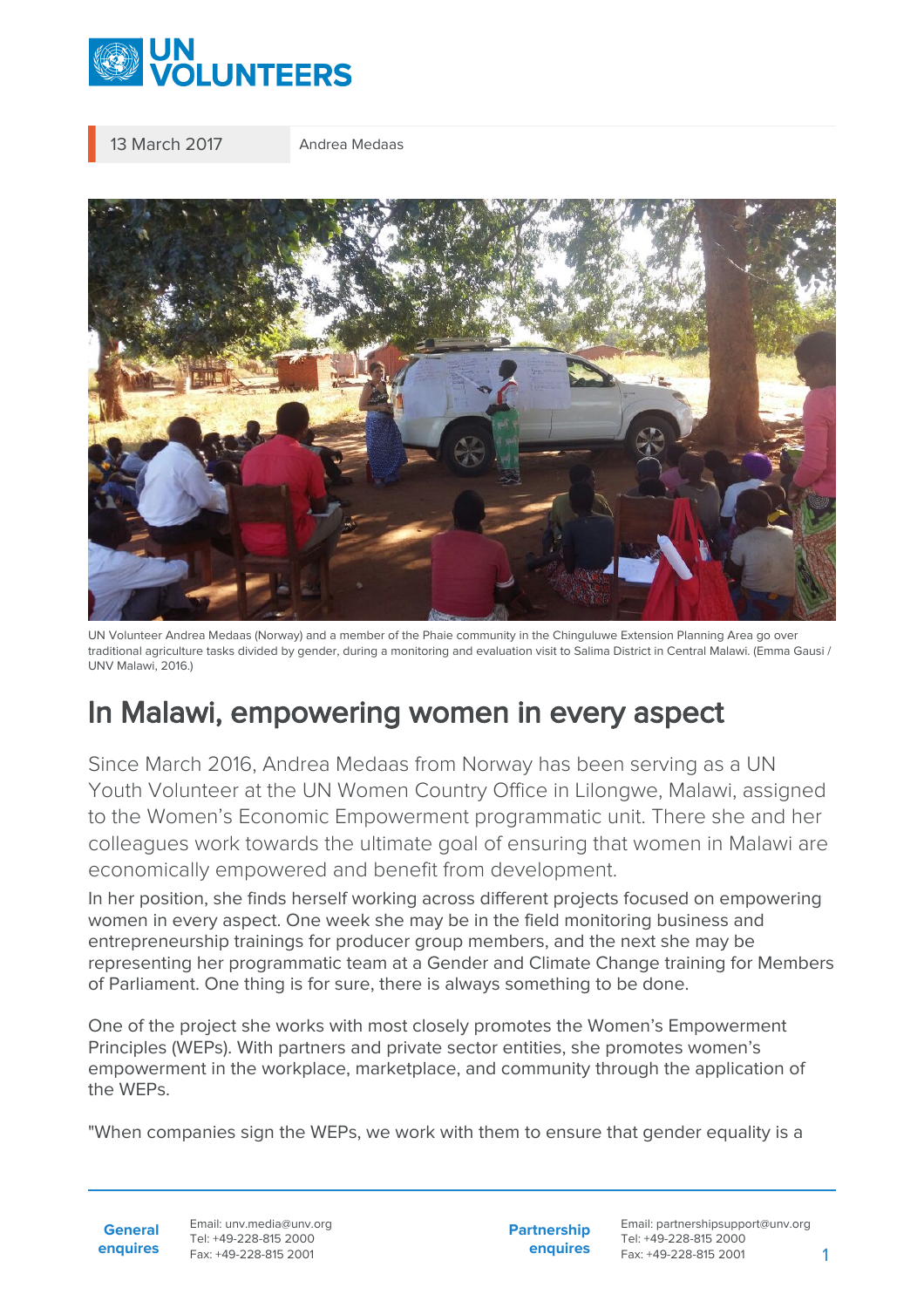

priority in the way they do business," said Andrea, "not only because it is right, but also because the inclusion of women in the private sector makes financial sense, and leads to economic gains."

"We have launched the WEPs in all regions and nine companies have signed and become champions of the WEPs in the Malawian private sector," she was happy to add.

Andrea enjoys getting out of the office and meeting with beneficiaries who are seeing real changes and improvements to their livelihoods and futures, through the projects that UN Women are implementing.

"One of the most memorable conversations I have had in Malawi was with a woman named Loveness Moses, a 73-year-old mother of eight, who is a beneficiary of the support provided by the Extension Officers who were trained by UN Women," Andrea recalled. This support enabled Mrs. Moses to attend adult literacy classes, and at the age of 73 learn how to read and write. "From there, she was empowered to become a lead farmer in her community, where she is now a champion of gender equality at household level, and an advocate for education," Andrea said.

## "I hope to continue to champion the rights of women and girls in my future work and remember, in all of my ventures, that no one should be left behind in the pursuit of a more just, equal and fair world."

For Andrea, this beneficiary serves as a personal inspiration -- a reminder that it's never too late to learn and that empowerment has a ripple effect. "It has the potential to transform not just one life, but generations of lives to follow," the UN Volunteer said. "Women like [Mrs Moses] serve as my motivation to dedicate my time, energy and efforts to the imperative and crucial work of gender equality, and empowering women."

Andrea said that when she was growing up, her family moved around quite a bit; from Norway to the UK, the United States and Russia. "Volunteerism has always appealed to me, especially at a community level – and because first and foremost I consider myself to be a global citizen, my community is the whole world," Andrea said, adding "and that's why it makes sense for me to be a UN Volunteer. Contributing to a mandate of peace and sustainable development has always resounded with me."Andrea attributes "the privilege" of spending many years in Norway, a country with one of the highest gender equality ratings in the world to indelibly influencing her perspective.

"Without gender equality, everywhere, for every person, we will not be able to achieve the objectives of peace and sustainable development and security for humankind," she said. "It feels good to be working towards something that I believe is contributing to a greater good,

**General enquires** Email: unv.media@unv.org Tel: +49-228-815 2000 Fax: +49-228-815 2001

**Partnership enquires**

Email: partnershipsupport@unv.org Tel: +49-228-815 2000 Fax: +49-228-815 2001 2